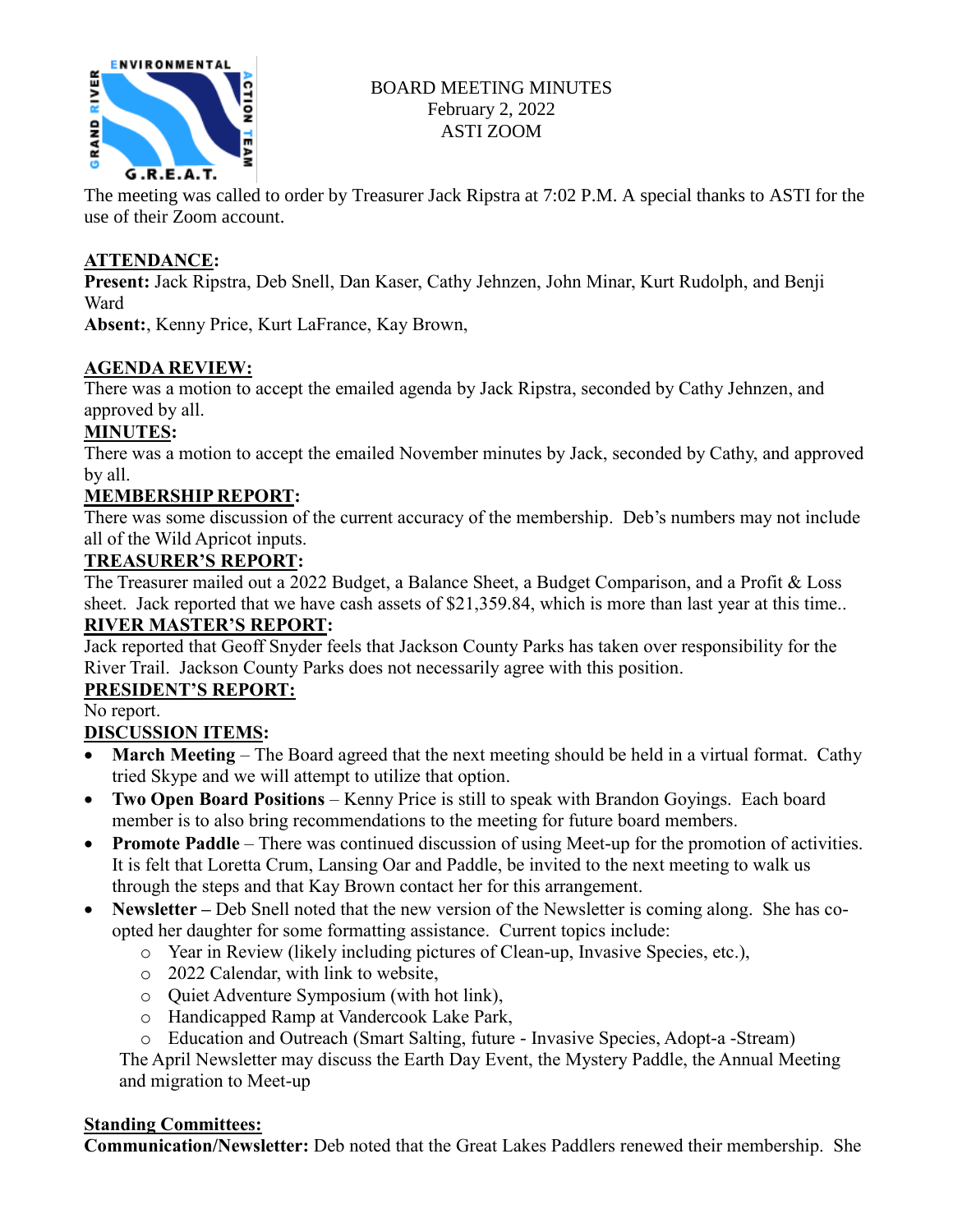noted a desire to for a bulletin board in the Pole Barn to post information. There was some discussion of giving a little something to Sponsors.

**Finances:** Jack has had some issue with Wild Apricot to move from a 2-year renewal to a 1-year renewal.

**Activities & Calendar:** There was discussion of the Picnic for the Annual Meeting. It was agreed that the Swift menu options looked good, but we need to narrow it down. It was felt that a \$20 price would not be bad. It is estimated that we could have 30-50 persons in attendance.

**Education & Advocacy:** No report.

**Annual Cleanup:** No report.

**Nominations:** No report.

**GREAT Equipment:** Kurt noted that the three trip bags have been gone through and First Aid kits updated. The bag for XL-XXL needs some larger clothing such a sweat pants, T-shirt and sweatshirt. A missing whistle has been added to one bag and handwarmers and space blankets have been added. **River Debris Removal:** Jack noted that the first Paddle (127 to VCL) of the year will need a lot of

cutting in April.

**GREAT land and building:** No report.

### **AD HOC COMMITTEES:**

**Grand River Trail Map and Booklet:** In progress, awaiting paddles to record. **Water Trail:** No report.

### **RELATED GROUPS:**

**Watershed Council**: No report.

**Earth Day:** The form to participate is complete for the April 23<sup>rd</sup> event at the Cascades. We will wait to decide to bring boats to paddle depending on community health metrics. **JCCD:**. No report.

#### **UNFINISHED BUSINESS:**

There was no unfinished business. **NEW BUSINESS:** There was no new business.

The next monthly meeting will be on be March 2 at 7:PM and via Skype.

### **ADJOURNMENT:**

The meeting was adjourned at 8:01.

Kurt Rudolph, Recorder of Minutes

*The mission of GREAT is to promote the protection and preservation of the Grand River Watershed through activities and educational programs.*